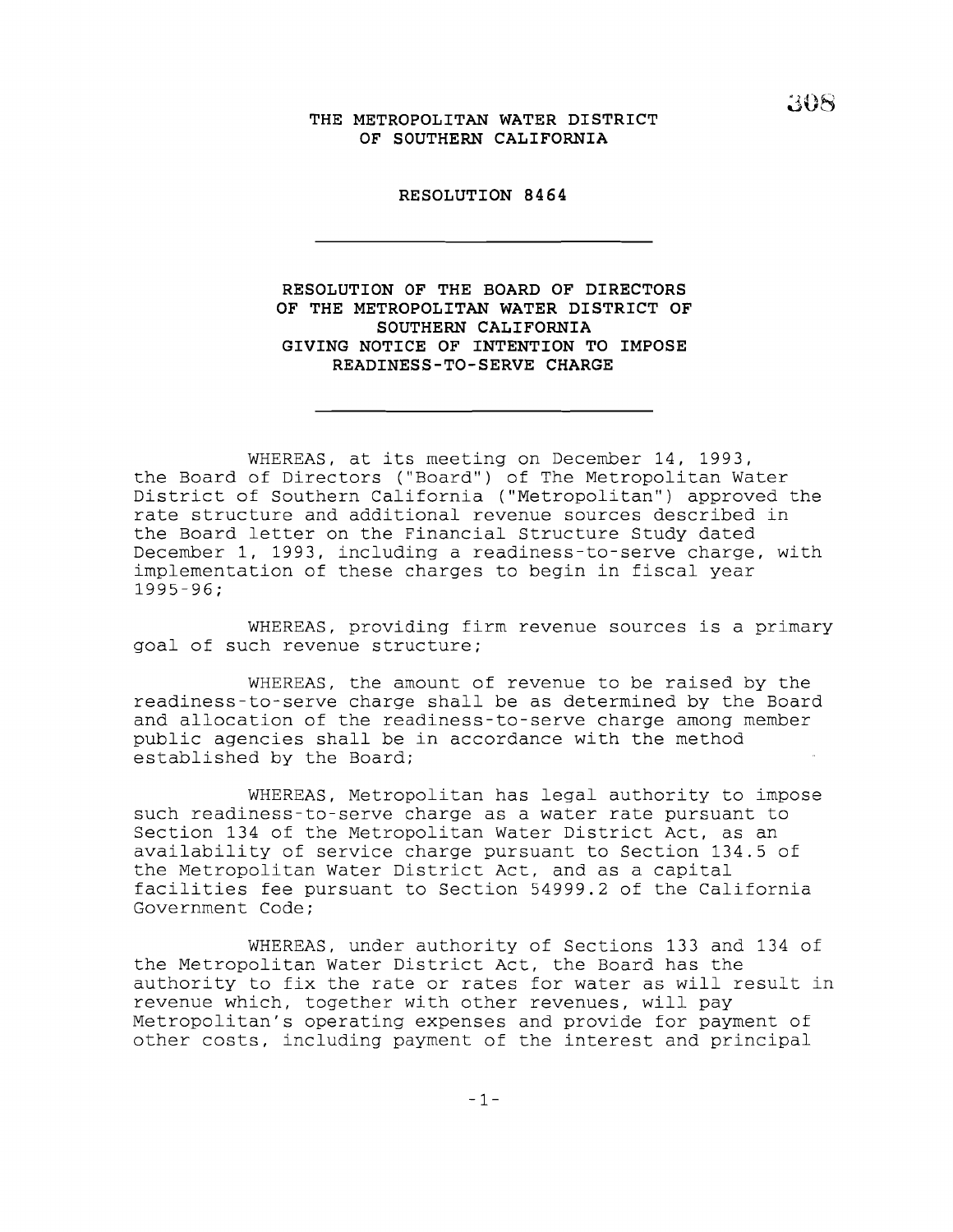of Metropolitan's bonded debt;

WHEREAS, pursuant to Resolution 8329, adopted by the Board on July 9, 1991, proceeds of the readiness-to-serve charge and other revenues from the sale or availability of water are pledged to the payment of Metropolitan's outstanding revenue bonds issued and to be issued pursuant to Resolution 8329;

WHEREAS, under authority of Government Code Section 54999.2 Metropolitan may impose <sup>a</sup> capital facilities fee to pay the capital cost of facilities for the provision of water service;

WHEREAS, the readiness-to-serve charge is intended to recover the debt service, not paid from taxes, of expenditures for projects needed to meet the reliability and quality needs of existing users of Metropolitan's water;

WHEREAS, under authority of Section 134.5 of the Metropolitan Water District Act, <sup>a</sup> readiness-to-serve charge imposed as an availability of service charge may be collected from the member public agencies within Metropolitan, or may be imposed as a standby charge against individual parcels within Metropolitan;

WHEREAS, under such authority, the water standby charge may be imposed on each acre of land or each parcel of land less than an acre within Metropolitan to which water is made available for any purpose by Metropolitan, whether the water is actually used or not;

WHEREAS, certain member public agencies of Metropolitan have requested the option to provide collection of all or <sup>a</sup> portion of their readiness-to-serve charge obligation through a Metropolitan water standby charge imposed on parcels within those member agencies;

WHEREAS, Metropolitan may fix different standby charge rates for parcels situated within different member public agencies, and Metropolitan is willing to comply with the requests of member public agencies opting to have Metropolitan levy water standby charges within their respective territories, on the terms and subject to the conditions contained herein; and

WHEREAS, the provisions of the Uniform Standby Charge Procedures Act (USCPA), sections 54984-54984.9 of the Government Code, are available to any local agency authorized by law to provide water or water service, and authorized to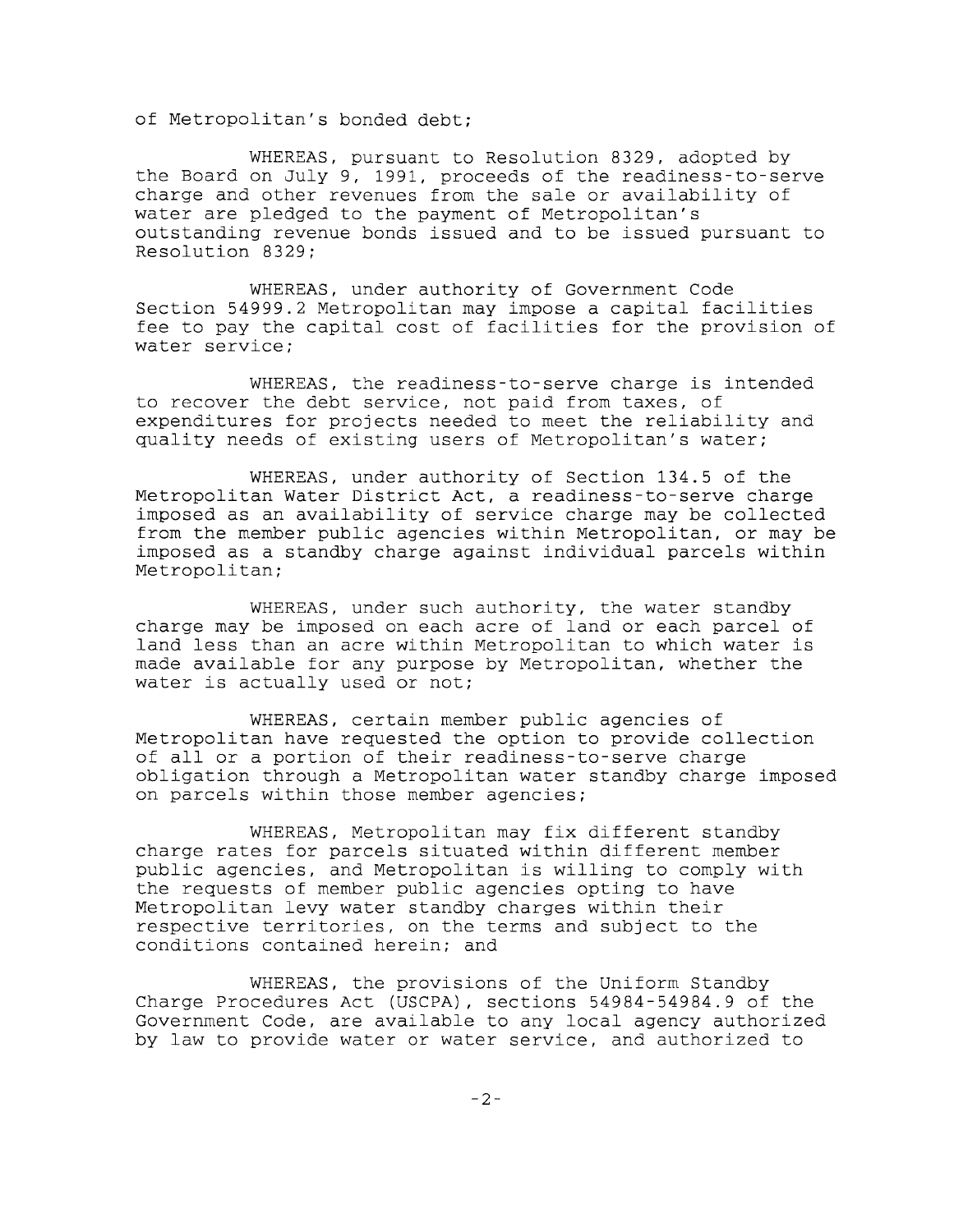fix, levy, or collect any standby or availability charge or assessment in connection with the provision of that service.

NOW, THEREFORE, the Board of Directors of The Metropolitan Water District of Southern California does hereby resolve, determine and order as follows:

**Section 1.** That the public interest and necessity require the District to develop <sup>a</sup> reliable source of revenues less susceptible to seasonal and annual variation, through imposition of a readiness-to-serve charge to be collected from the District's member public agencies.

**Section 2.** That said readiness-to-serve charge should be in an amount sufficient to provide for payment of the debt service, not paid from ad valorem property taxes, of capital expenditures for projects needed to meet the reliability and quality needs of existing users of the District's water.

**Section 3.** That such readiness-to-serve charge for 1995-96 shall be <sup>a</sup> water rate equal to \$36.45 per acre foot, which shall be charged on <sup>a</sup> historic basis for each acre foot of water included in Metropolitan's average water deliveries to its member agencies for the two fiscal year period ending June 30, 1994, for an aggregate readiness-to-serve charge for 1995-96 of \$56,000,000.

**Section 4.** That in the alternative, and without duplication, the readiness-to-serve charge shall be <sup>a</sup> capital facilities fee in the aggregate amount of \$56,000,000, which shall be allocated as provided in Section <sup>8</sup> below.

**Section 5.** That this Board finds that the proposed readiness-to-serve charge is necessary for the purpose of financing construction costs of public utility facilities furnished by Metropolitan, and does not exceed the proportionate share of the cost of the public utility facilities of benefit to each person or property being charged, based upon the proportionate share of use of those facilities, as shown in the attached Engineer's Report.

**Section 6.** That in the alternative, and without duplication, the readiness-to-serve charge shall be an availability service charge pursuant to Section 134.5 of the Metropolitan Water District Act.

**Section 7.** That notice is hereby given to the public and to each member public agency of The Metropolitan Water District of Southern California of the intention of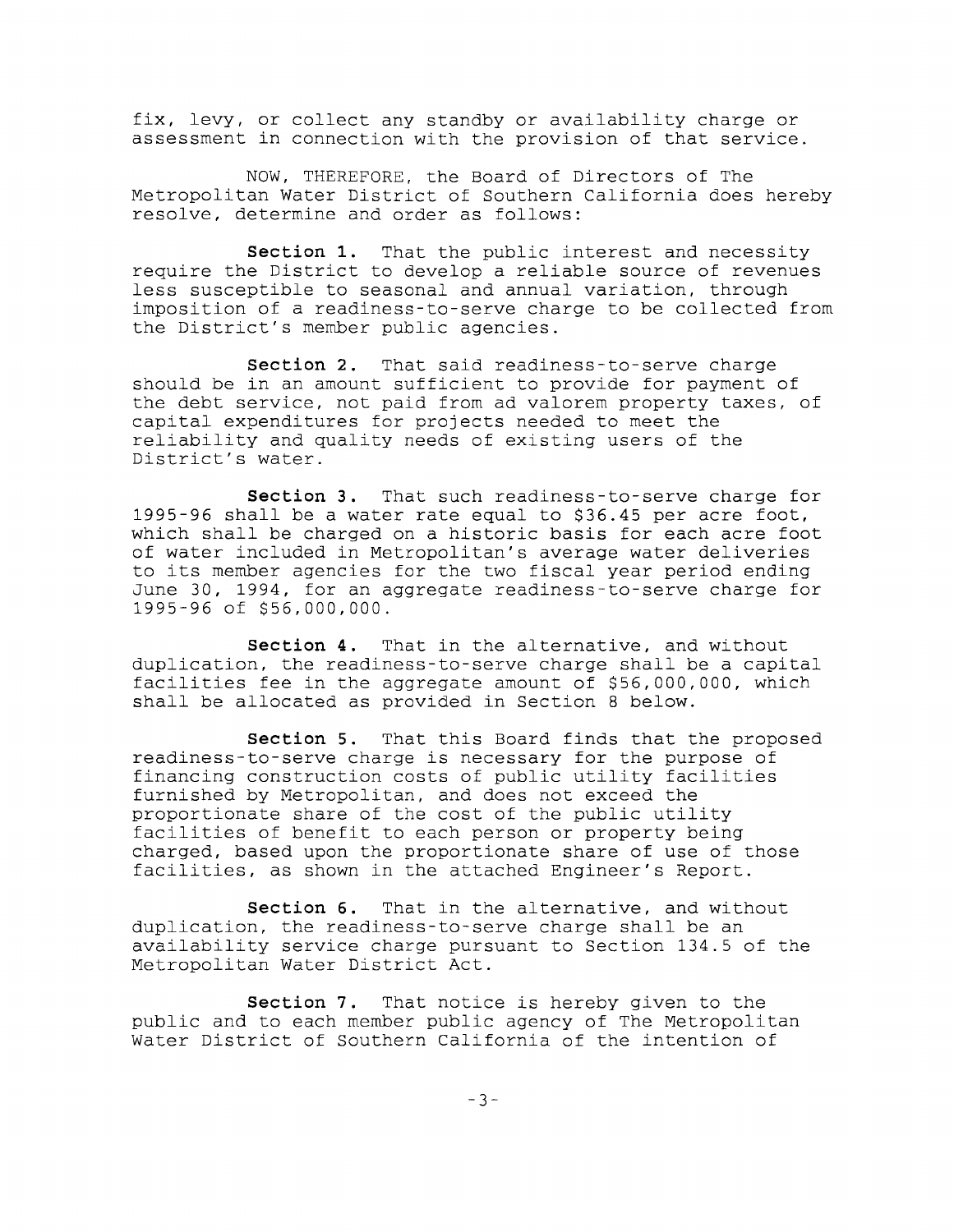Metropolitan's Board to consider and take action at its regular meeting to be held March 13, 1995, on the General Manager's recommendation to impose a readiness-to-serve charge in the amount of \$56,000,000 for fiscal year 1995-96.

**Section 8.** That the readiness-to-serve charge shall be allocated among the member public agencies in proportion to the average of Metropolitan water sales (in acre feet) to each member public agency initially during the past two fiscal year period ending June 30, 1994. Long-term seasonal storage service, cyclic storage, and direct groundwater replenishment deliveries and water taken under the one-time drought storage agreements, Cooperative Storage Program through April 12, 1994, and 1993 Demonstration Program will be subtracted from the water sales calculation in the past two fiscal year period ending June 30, 1994. Long-term seasonal storage service water is defined as water that <sup>a</sup> member public agency leaves in storage past the end of the fiscal year through avoided production during <sup>a</sup> period of availability (normally October <sup>1</sup> through April 30). The amount of the readiness-to serve charge proposed to be imposed on each member agency for fiscal year 1995-96 is as follows:

#### **Proposed 1995-1996 Readiness-to-Serve Charge**

#### Member Agency

# Amount

| Anaheim           | \$611,459    |
|-------------------|--------------|
| Beverly Hills     | \$466,104    |
| Burbank           | \$713,778    |
| Calleguas MWD     | \$3,173,921  |
| Central Basin MWD | \$2,342,478  |
| Chino Basin MWD   | \$1,108,239  |
| Coastal MWD       | \$1,418,574  |
| Compton           | \$183,208    |
| Eastern MWD       | \$1,808,841  |
| Foothill MWD      | \$285,818    |
| Fullerton         | \$279,548    |
| Glendale          | \$964,402    |
| Las Virgenes MWD  | \$641,296    |
| Long Beach        | \$1,378,138  |
| Los Angeles       | \$8,307,100  |
| MWD of Orange Co. | \$5,810,325  |
| Pasadena          | \$370,599    |
| San Diego CWA     | \$14,866,336 |
| San Fernando      | \$7,686      |
| San Marino        | \$48,375     |
| Santa Ana         | \$442,732    |
| Santa Monica      | \$182,893    |
| Three Valleys MWD | \$2,107,580  |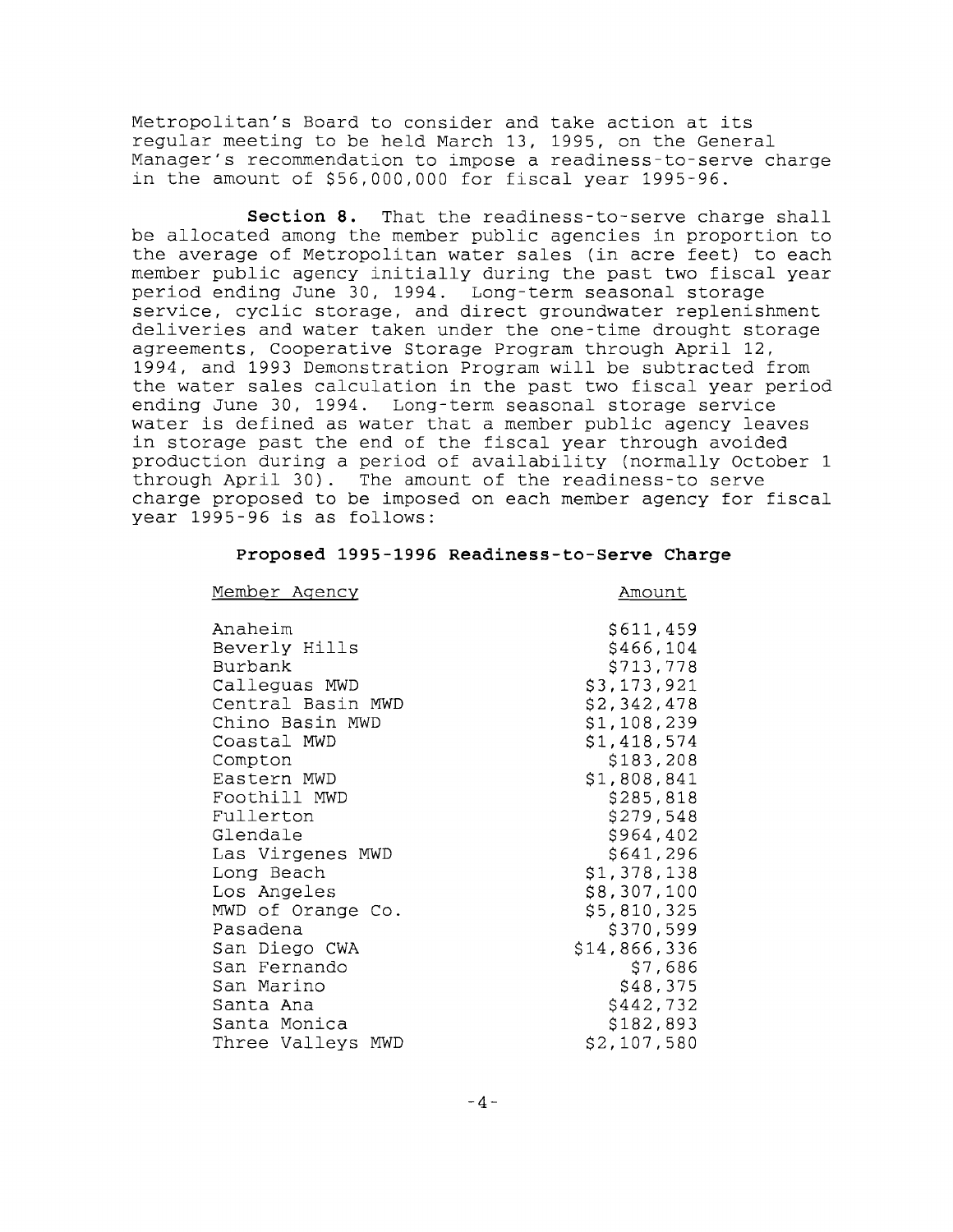| Torrance                     | \$740,410   |
|------------------------------|-------------|
| Upper San Gabriel Valley MWD | \$325,348   |
| West Basin MWD               | \$5,443,889 |
| Western MWD of Riverside Co. | \$1,970,922 |

#### **TOTAL \$56,000,000**

**Section 9.** That the allocation of the readiness-toserve charge among member agencies set forth in Section <sup>8</sup> above is consistent with the per-acre-foot water rate imposed pursuant to Section 3 above.

**Section 10.** That it is the intent of the Board that for fiscal years 1995-96, 1996-97, and 1997-98, <sup>a</sup> member public agency's readiness-to-serve allocation will be based on the average of Metropolitan water deliveries to each member public agency during the two fiscal years prior to the most recent fiscal year. For fiscal year 1998-99, <sup>a</sup> member public agency's readiness-to-serve allocation will be based on the average of Metropolitan water deliveries to each member public agency during the past three fiscal year period ending June 30, 1997. For fiscal year 1999-2000 and thereafter, <sup>a</sup> member public agency's readiness-to-serve allocation will be based on the average of Metropolitan water deliveries to each member public agency during the four fiscal year period prior to the most recent fiscal year. Long-term seasonal storage service, cyclic storage, Cooperative Storage Program, and contractual long-term storage water deliveries will be excluded from the readiness-to-serve calculation during the year of delivery but will be included in the year of use. Member public agencies shall indicate the amount and year in which the long-term stored water is used. Long-term seasonal which the long-term stored water is used. storage service water must be accounted within seven years from the year in which the water was placed into storage. Member public agencies overlying a common groundwater basin shall be allowed to account for their purchases as <sup>a</sup> single, common purchaser.

**Section 11.** That the proposed readiness-to-serve charge and the amount applicable to each electing member public agency, the method of its calculation, and the specific data used in its determination are as specified in the Engineer's Report filed attached as Attachment <sup>1</sup> to this Resolution. The Engineer's Report, which forms the basis of the readiness-to-serve charge, is on file and available for review by interested parties at Metropolitan's headquarters.

**Section 12.** That except as provided in Section 16 below with respect to any readiness-to-serve charge collected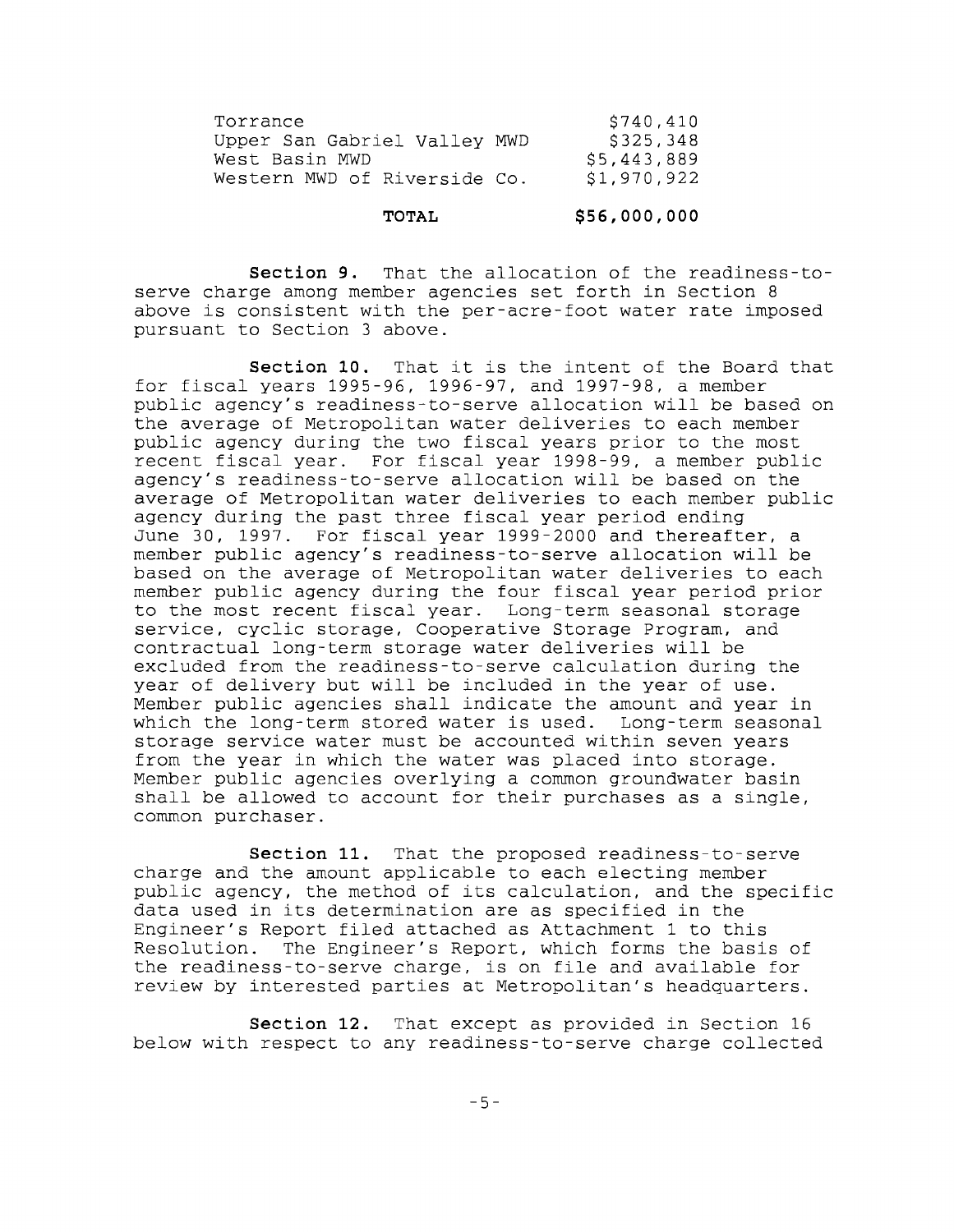by means of a Metropolitan water standby charge, the readiness-to-serve charge shall be due in ten equal monthly installments on the last business day (as defined in MWD Admin. Code, § 4507(a) (1)) of the month, commencing September 30, 1995.

**Section 13.** That such readiness-to-serve charge may, at the request of any member agency obligated to pay such readiness-to-serve charge, be raised by a Metropolitan water standby charge imposed upon land within Metropolitan's (and such member public agency's) service area to which water is made available by Metropolitan for any purpose, whether the water is actually used or not.

**Section 14.** That the rates of any standby charge proposed to be levied to collect all or <sup>a</sup> portion of <sup>a</sup> member public agency's readiness-to-serve charge, per acre of land, or per parcel of land less than an acre, as shown in the Engineer's Report, may vary by member public agency, and shall not exceed the amount of Metropolitan's 1994-95 standby charge for the member public agency. The proposed standby charge applicable to each electing member public agency, the method of its calculation, and the specific data used in its determination are as specified in the Engineer's Report attached as Attachment <sup>1</sup> to this Resolution.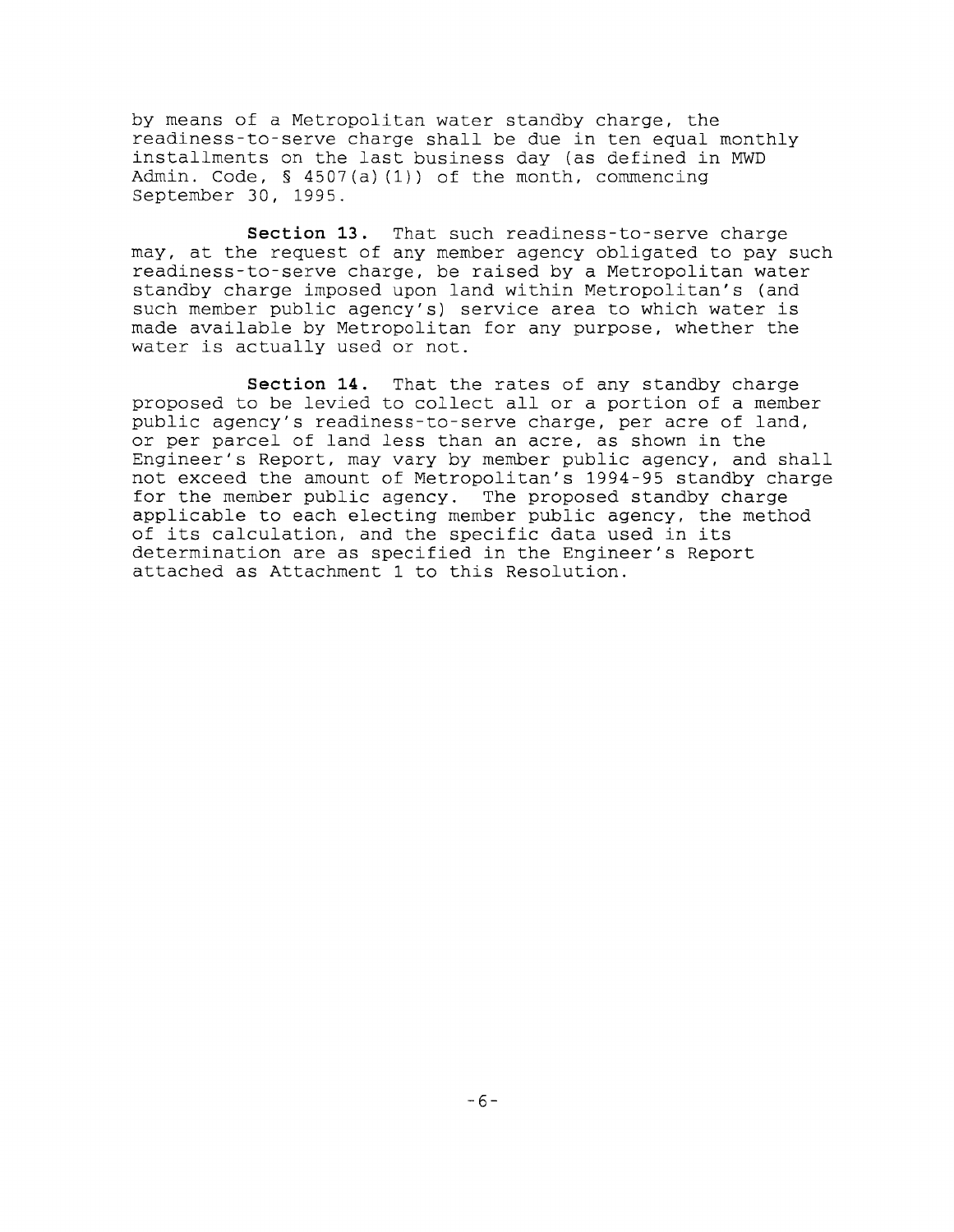**Section 15.** That the proposed standby charge, per parcel or per acre, applicable to land within each electing member public agency as allocated in the Engineer's Report shall be as follows:

### **Proposed 1995-1996 Standby Charge**

**Member Agency Amount**

| Anaheim                      | \$8.55  |        |
|------------------------------|---------|--------|
| Beverly Hills                | \$15.00 |        |
| Burbank                      | \$14.20 |        |
| Calleguas MWD                | \$9.58  |        |
| Central Basin MWD \$10.44    |         |        |
| Chino Basin MWD              | \$7.59  |        |
| Coastal MWD                  | \$11.60 |        |
| Compton                      | \$8.92  |        |
| Eastern MWD                  |         |        |
|                              | \$6.94  |        |
| Foothill MWD                 | \$10.28 |        |
| Fullerton                    | \$10.71 |        |
| Glendale                     | \$12.23 |        |
| Las Virgenes MWD             | \$8.03  |        |
| Long Beach                   | \$12.16 |        |
| Los Angeles                  | \$8.68  |        |
| MWD of Orange Co. \$10.09    |         |        |
| Pasadena                     | \$11.73 |        |
| San Diego CWA                | \$11.51 |        |
| San Fernando                 | \$7.87  |        |
| San Marino                   | \$8.24  |        |
| Santa Ana                    | \$7.88  |        |
| Santa Monica                 | \$13.07 |        |
|                              |         |        |
| Three Valleys MWD            | \$12.21 |        |
| Torrance                     | \$12.23 |        |
| Upper San Gabriel Valley MWD |         | \$9.27 |
| West Basin MWD               | \$15.00 |        |
| Western MWD of Riverside Co. |         | \$9.23 |

**Section 16.** That the proposed water standby charge, if imposed, shall be collected on the tax rolls, together with the ad valorem property taxes which are levied by Metropolitan for the payment of pre-1978 voter approved indebtedness. Any amounts so collected shall be applied as <sup>a</sup> credit against the applicable member agency's obligation to pay a readiness-toserve charge. After such member agency's readiness-to-serve charge allocation is fully satisfied, any additional collections shall be credited to other outstanding obligations of such member agency to Metropolitan or future readiness-toserve obligations of such agency. Notwithstanding the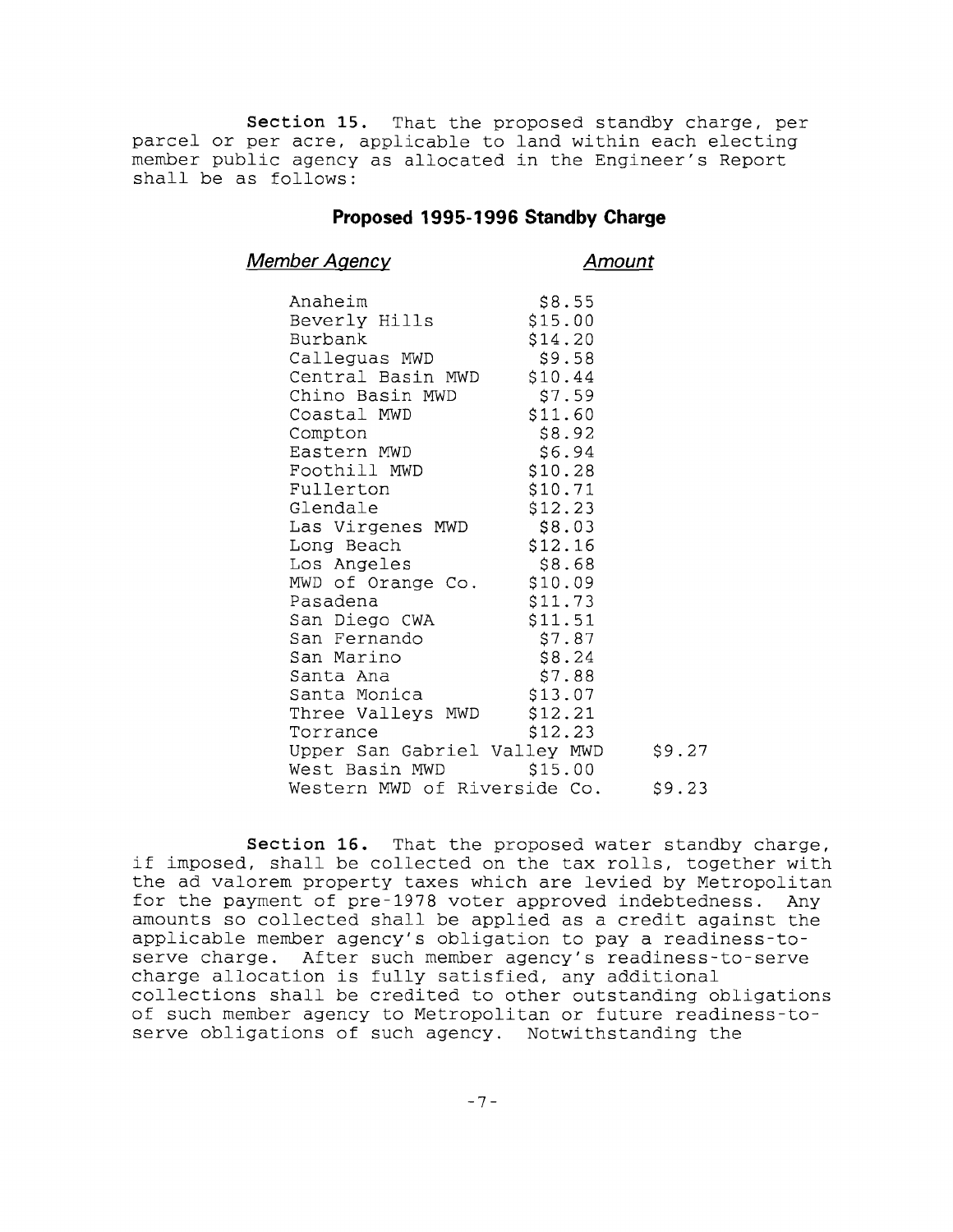provisions of Section 12 above, any member agency requesting to have all or <sup>a</sup> portion of its readiness-to-serve charge obligation collected through standby charge levies within its territory as provided herein shall pay any portion not collected through net standby charge collections to Metropolitan within ninety days after June 30, 1996.

**Section 17.** That any member public agency which requests to provide for collection of all or <sup>a</sup> portion of its readiness-to-serve charge obligation by a Metropolitan water standby charge imposed upon land within its service area to which water is made available by Metropolitan for any purpose shall do so by furnishing to Metropolitan (Attn: Chief of Planning and Resources) not later than March 1, 1995, <sup>a</sup> certified copy of <sup>a</sup> resolution or other official action of its governing body or written request from its General Manager electing such option. By making such request to Metropolitan, <sup>a</sup> member agency will demonstrate that it agrees to all the terms and conditions of this Resolution.

**Section 18.** That notice is hereby given to the public and to each member public agency of The Metropolitan Water District of Southern California of the intention of Metropolitan's Board to consider and take action at its regular meeting to be held May 9, 1995, on the General Manager's recommendation to impose a water standby charge for fiscal year 1995-96 under authority of Section 134.5 of the Metropolitan Water District Act and the USCPA on land within the member public agencies providing such written request to Metropolitan on or before March 1, 1995, at the rates, per acre of land, or per parcel of land less than an acre, specified in Section 15 above.

**Section 19.** That the Board will meet in regular session at its meeting on April 11, 1995, to hold <sup>a</sup> public protest hearing at which interested parties may present their views regarding any proposed standby charges and the Engineer's Report. Any member of the public may submit a written protest or other comments either at a scheduled hearing or by mail to the Executive Secretary of The Metropolitan Water District of Southern California, at Post Office Box 54153, Los Angeles, California 90054-0153. All written protests and comments presented at the hearings or received by the Executive Secretary on or before April 11, 1995, which contain <sup>a</sup> description sufficient to identify the land owned by the landowner will be given due consideration by the Board before its final action on the proposed standby<br>charge. The USCPA provides that if the Board receives wr The USCPA provides that if the Board receives written protests (which protests are not withdrawn at the time of determination by the Board) representing 40 percent of the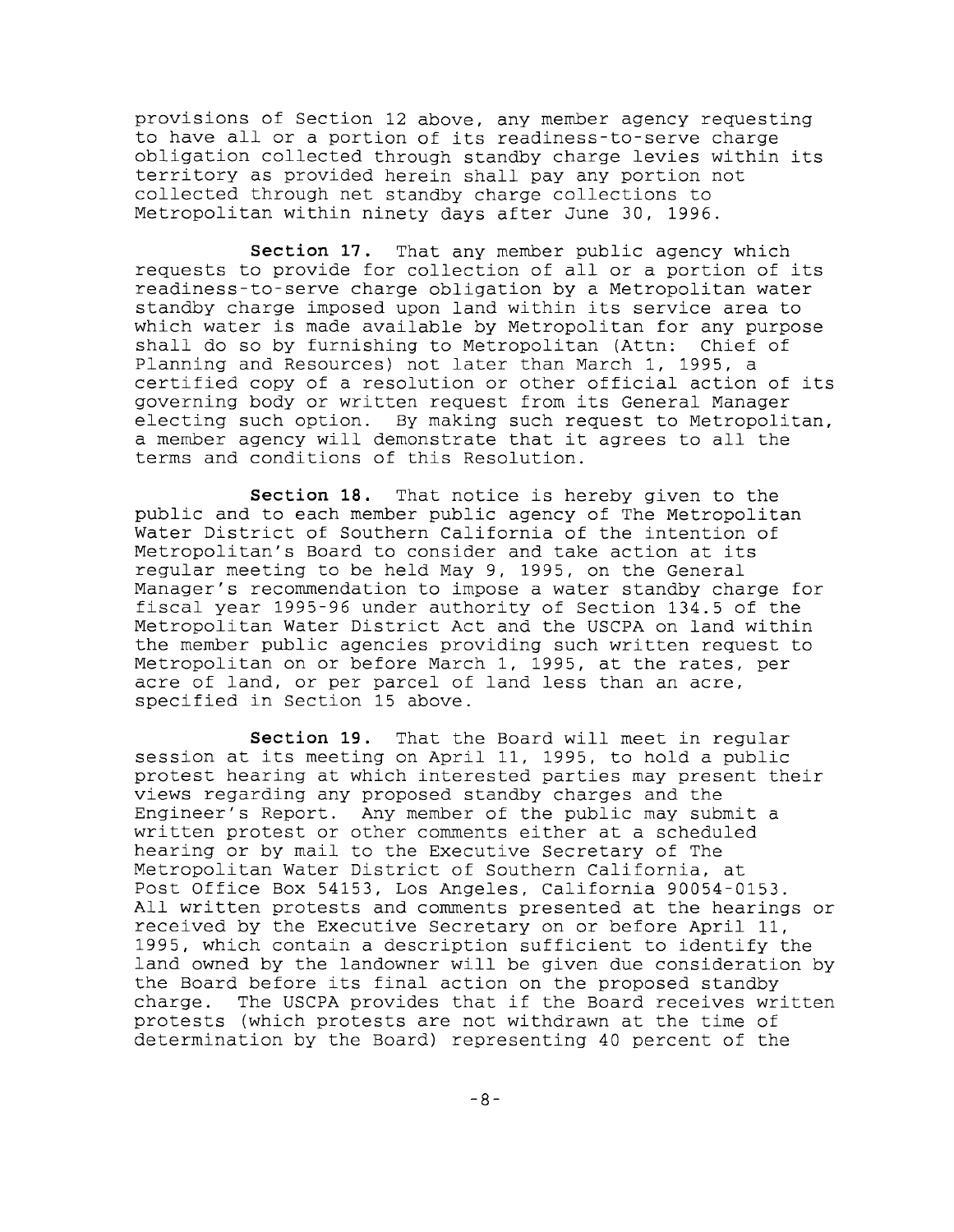parcels subject to the proposed standby charge, the matter must be tabled for at least one year. If the Board receives such protests representing 15 percent or more of the parcels subject to the proposed charge, the Board may still adopt the charge, but the charge will be ineffective until approved by <sup>a</sup> majority of the vote in a landowner election within the District.

**Section 20.** That it is the intent of the Board that the following lands shall be exempt from the water standby charge: (a) lands owned by the Government of the United States, the State of California, or by any political subdivision thereof or any entity of local government; (b) lands permanently committed to open space and maintained in their natural state that are not now and will not in the future be supplied water; (c) lands not included in (a) or (b) above, which the General Manager, in his discretion, finds do not now and cannot reasonably be expected to derive a benefit from the projects to which the proceeds of the water standby charge will be applied; and (d) lands within any member public agency, subagency, or city if the governing body of such public entity elects and commits to payout of funds available for that purpose, in installments at the time and in the amounts established by Metropolitan, the entire amount of the water standby charge which would otherwise be imposed upon lands within those public entities. The General Manager may develop and implement additional criteria and guidelines for exemptions in order to effectuate the intent expressed herein.

**Section 21.** That the General Manager shall establish and make available to interested applicants procedures for filing and consideration of applications for exemption from the water standby charge pursuant to subsections (b) and (c) **of** Section 20 above. All applications for such exemption and documents supporting such claims must be received by Metropolitan in writing on or before December 31, 1995. The General Manager is further directed to review any such applications for exemption submitted in a timely manner to determine whether the lands to which they pertain are eligible for such exemption and to allow or disallow such applications based upon those guidelines. The General Manager shall also establish reasonable procedures for the filing and timing of the appeals from his determination, pursuant to Section 22 below.

**Section 22.** That an Ad Hoc Committee of the Board shall be appointed by the Chairman of the Board for the purpose of considering, in the Committee's discretion, appeals from determinations by the General Manager to deny or qualify an application for exemption from the water standby charge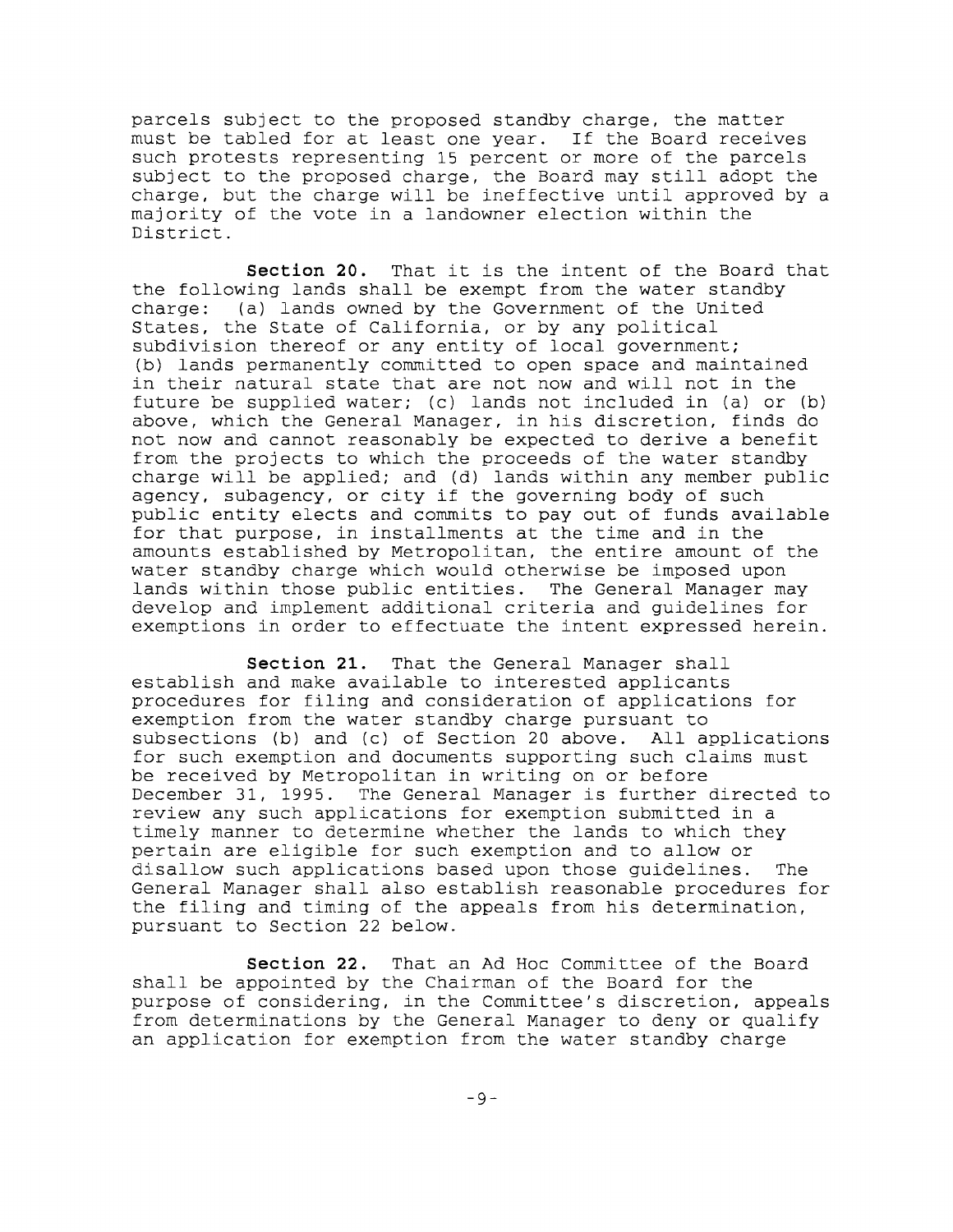pursuant to Section <sup>20</sup> above. The Ad Hoc Committee shall consider such appeals and make recommendations to the Board to<br>affirm or reverse the General Manager's determinations. The affirm or reverse the General Manager's determinations. Board shall act upon such recommendations and its decision as to such appeals shall be final.

**Section 23.** That no exemption from the water standby charge shall reduce the applicable member agency's readiness-to-serve charge obligation, nor shall any failure to collect, or any delay in collecting, any standby charges excuse or delay payment of any portion of the readiness-toserve charge when due. All amounts collected as water standby charges pursuant to this Resolution shall be applied solely as credits to the readiness-to-serve charge of the applicable member agency, with any excess collections being carried forward and credited against other outstanding obligations of such member agency to Metropolitan.

**Section 24.** That in the event that the readinessto-serve charge is determined to be an unauthorized or invalid availability of service charge by <sup>a</sup> final judgment in any proceeding at law or in equity, which judgment is not subject to appeal, or if the collection of the readiness-to-serve charge as an availability of service charge shall be permanently enjoined and appeals of such injunction have been declined or exhausted, or if Metropolitan shall determine to rescind or revoke the readiness-to-serve charge, then no availability of service charge shall be imposed on any member agency until the procedures for collection of water standby charges by the applicable county have been completed (not including extraordinary procedures for collection of delinquent amounts, which the General Manager may waive on behalf of Metropolitan). Immediately upon revocation of the readiness-to-serve charge under these circumstances, any member agency which has not requested that Metropolitan impose <sup>a</sup> standby charge upon parcels of land within its territory as a means of collecting the readiness-to-serve charge shall be deemed to have made such request, and all readiness-to-serve charges previously paid or to be paid by member agencies to Metropolitan shall be deemed to be cash payments in lieu of standby charges. Following collection of standby charges by the counties, the readiness-to-serve charge shall be reimposed for the remainder of the fiscal year and the uncollected portion shall be due and payable on the last business day of the fiscal year and shall become delinquent if not paid within ninety days.

**Section 25.** That the General Manager and the General Counsel are hereby authorized to do all things necessary and desirable to accomplish the purposes of this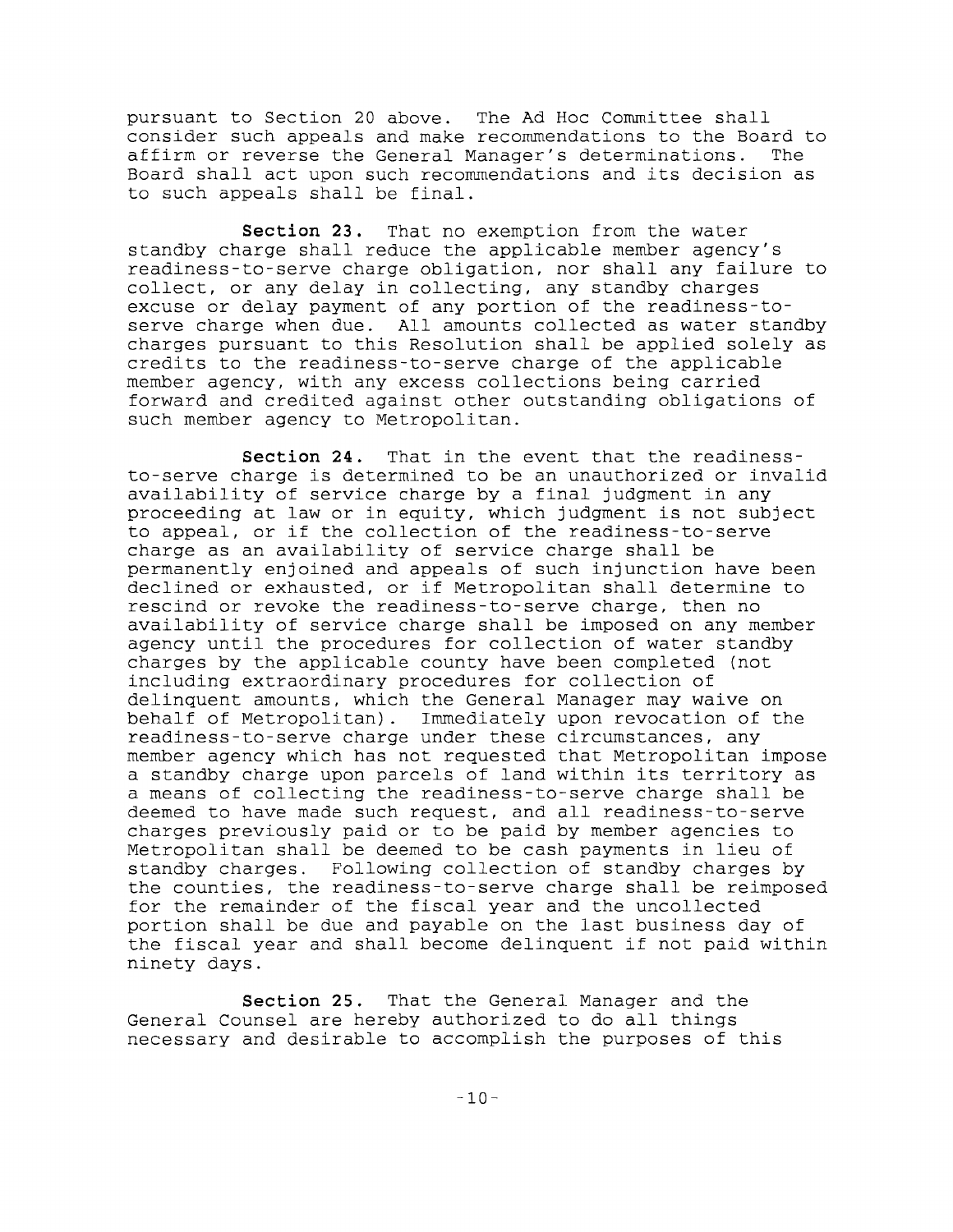Resolution, including, without limitation, the commencement or defense of litigation.

**Section 26.** That this Board finds that the proposed readiness-to-serve charge and other charges provided in this Resolution are exempt from the provisions of the California Environmental Quality Act (CEQA) since they are rates and other charges which are for the purposes of meeting operating expenses; purchasing or leasing supplies, equipment or materials; meeting financial reserve needs and requirements; and obtaining funds for capital projects necessary to maintain service within existing service areas; and, additionally, since they constitute the creation of government funding mechanisms which do not involve commitment to any specific project which may result in <sup>a</sup> potentially significant physical impact on the environment or which will be used to fund projects which have CEQA documentation or will have CEQA documentation in place prior to construction of any facility or facilities.

**Section 27.** That if any provision of this Resolution or the application to any member agency, property or person whatsoever is held invalid, that invalidity shall not affect other provisions or applications of this Resolution which can be given effect without the invalid portion or application, and to that end the provisions of this Resolution are severable.

**Section 28.** That the General Manager is hereby authorized and directed to take all necessary action to satisfy relevant statutes requiring notice by mailing or by publication.

**Section 29.** That the Executive Secretary is hereby directed to transmit <sup>a</sup> certified copy of this Resolution to the presiding officer of the governing body of each member public agency.